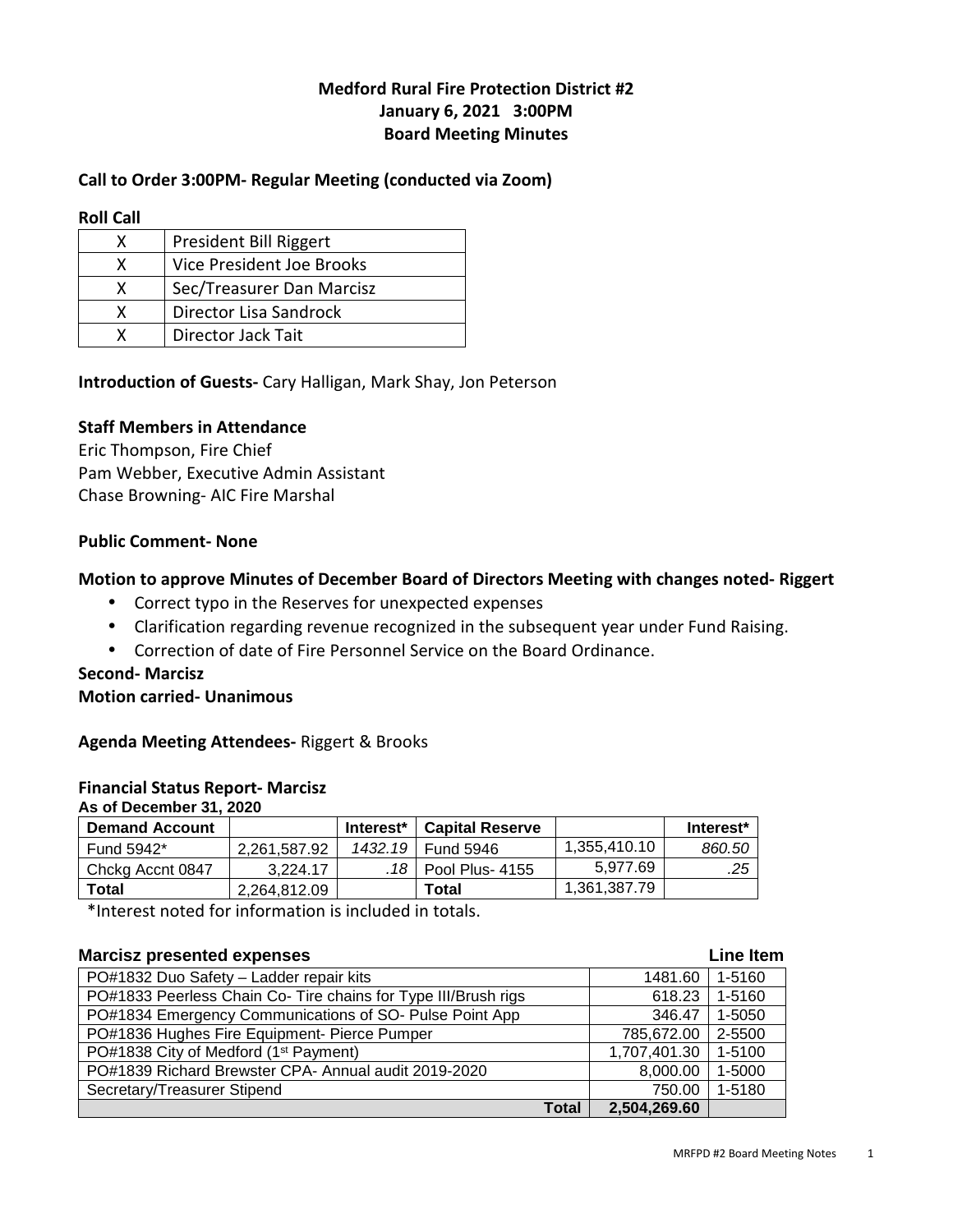## **Expenses continued from page 1**

**Motion to pay \$2,504,269.60 in expenses- Tait Second- Sandrock Motion carried- Unanimous** 

# **City Contractual Payment- Marcisz**

The payment for July-December (using the 80% multiplier) is \$2,134,251.62. The current amount due for the first payment of the year is \$1,707,401.30.

# **Budget vs Actual, First & Second quarter of 2020-2021- Marcisz**

The account balances were reviewed. Marcisz noted the large payments going out for the City contract and the fire pumper order. Marcisz continued to review the report and noted that all tax revenue with exception of 4% is received. There was further discussion regarding the equipment line item balances.

# **2020-2021 Budget Impact Following Almeda Fire – Brooks**

Brooks is interested in how we will plan for the Almeda impact. It is anticipated that the 21-22 tax revenue will reflect the bulk of the impact. Chief noted for the 21-22 budget planning, he will anticipates approximately 178,000 to 200,000 decrease to revenue. The question was posed if there are any Federal or State resources available to recover the losses. Chief will research and report back.

The board requested that the City GIS coordinator, Dave Pastizzo, City Finance director Ryan Martin and county resources assist with updated estimated losses.

## **Request for Budget Officer Appointment for 2021-2022 Fiscal Year- Marcisz**

## **Motion to appoint Dan Marcisz as the MRFPD2 2021-2022 Budget Officer- Sandrock Second- Brooks Unanimous**

# **Laptops for Board Members**

Sandrock noted that the current laptops are not keeping pace with the needs of the board. She suggested that the board consider replacement. Brooks was supportive. The group decided that the computers will be replaced as needed and each member makes the request.

# **Board Member Policy on Signatures during COVID Restrictions- Marcisz**

Marcisz has concerns about remaining compliant when signing checks during COVID restrictions. The group did not have any issue while we are under COVID conditions.

# **Staff Report**

# **Ready, Set, Go, Grant Report- Shay**

Shay reported on the National Ready, Set, Go, Grant program. The intention is to educated communities on wildfire prevention. Medford Fire received a certificate of recognition from the Intl Association of Fire Chiefs for 4400 hours of work to reduce Wildland Hazards. The Ready, Set, Go program not only offers guidance but it also provides supplies, such as 5000 printed booklets in both English and Spanish. The guide is designed specifically for the Medford area includes local pictures and history. Program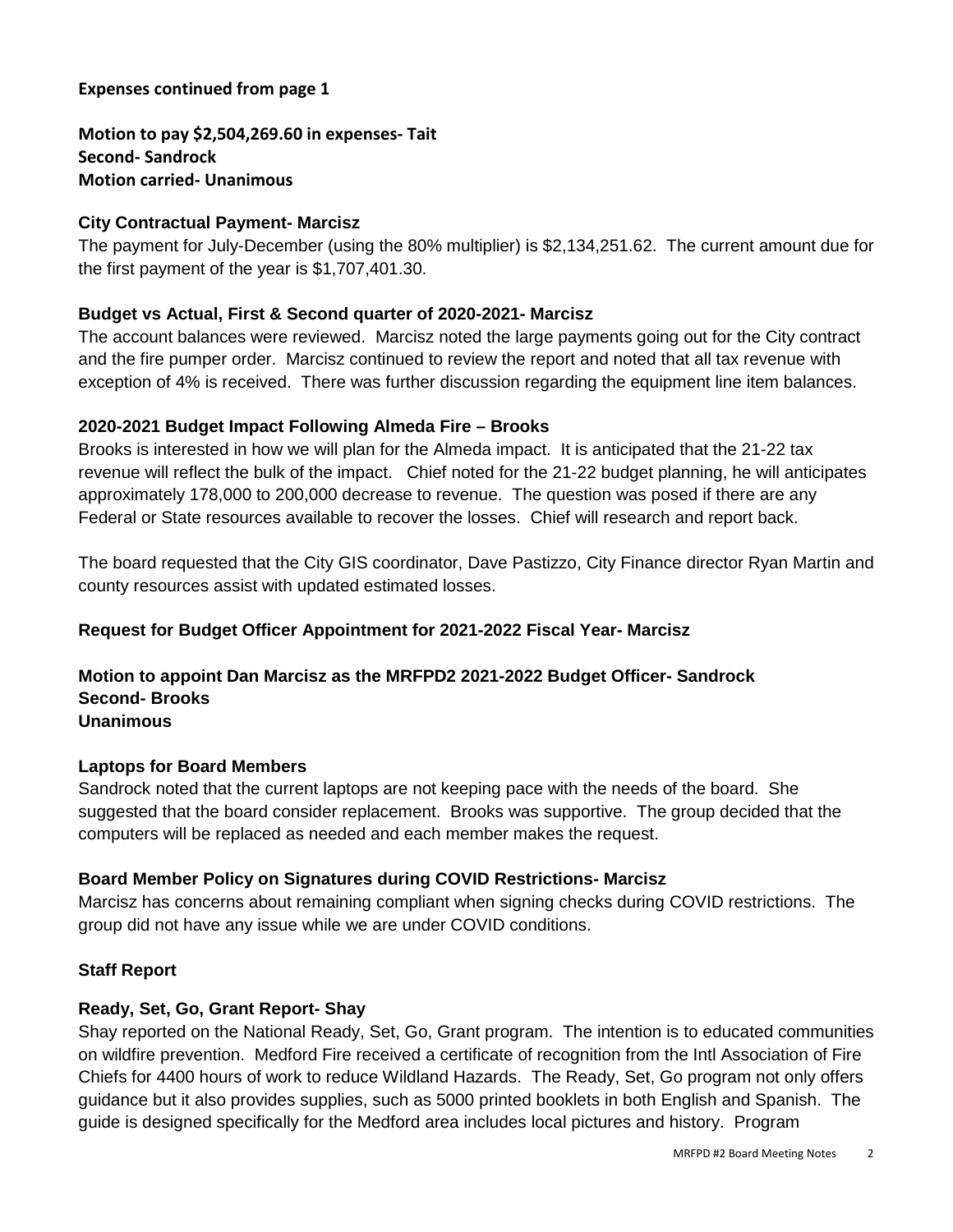representatives took a tour of MRFPD2 to determine risks. The consultants will make suggestions to reduce the overall threat.

Sandrock inquired if the plan takes into consideration, an Emergency Broadcasting System. Shay noted that the third party contractor will take the issue into consideration. Chief informed the group that the EBS is more the responsibility of the County who has selected a consultant through an RFP process to meet with County and City officials and address emergency notification issues. Chief informed the board that the consultants have MRFPD2 board members on the list of those who will be interviewed. He also noted that the citizen alert system through the Everbridge is in operation.

# **Wildland Packs- Thompson/Peterson**

Chief noted that the department will be purchasing 60 Wildland packs, \$225 each for a total of \$13,500. There was discussion about the balance of the Firefighting Equipment line item. Marcisz would like an opportunity to review the balance and coding of previous expenses. Pam will follow up with Marcisz before the order is placed.

# **Type Six Update- Thompson**

The type sixes are near completion. Chief will have one of the units available at the next in-person meeting.

# **Proposed Hazardous Vegetation Ordinance- Thompson**

Chief shared an ordinance that is proposed and introduced by Fire District 3 to the RV Fire Chiefs. He is very much in favor of programs that are for preparedness, such as Ready, Set, Go, rather than enforcement. If this ordinance was passed, the City of Medford would be faced with enforcement. Chief feels that this proposed ordinance does not address the specific issues and is not in line with the district's mission. The RVFC's group would like local Fire Chiefs advocate the ordinance. He asked for the board's input and direction. The board unanimously responded that they are not in favor of moving the ordinance forward. Chief will report the Board's response to the Fire Chief group, and keep the board informed any updates.

Sandrock asked how many entities are responsible for the greenway. Chief noted there are at least six different agencies that are involved with the maintenance of the greenway.

There was a discussion that ensued regarding the challenges with the ordinance not fitting for all the various challenges, especially when taking the Bear Creek Greenway into consideration. Browning noted that there would be a public process that will allow public comment. There is concern that the ordinance would not be consistent and may result in unfair enforcement.

# **Pumper Purchase and Prepayment- Webber**

Webber presented an updated proposal for the purchase of the pumper. There was discussion regarding the total amount and setting aside contingency for changes orders. This resulted in an amended motion:

**Motion to amend the December motion to authorize the purchase the Fire pumper, not to exceed \$800,000- Marcisz Second- Sandrock Motion carried- Unanimous**